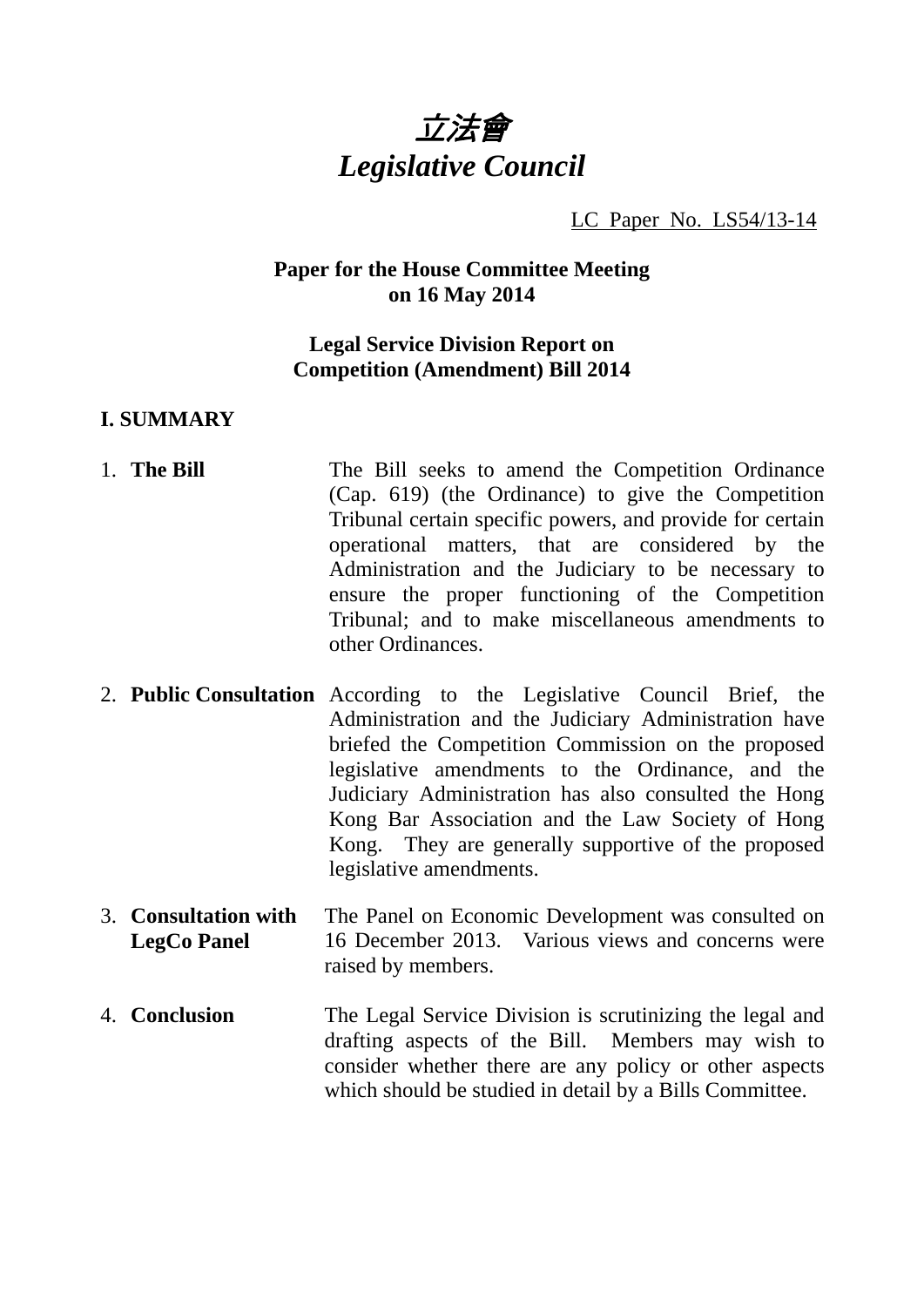### **II. REPORT**

 The date of First Reading of the Bill is 14 May 2014. Members may refer to the LegCo Brief (File ref.: CITB (CR) 05/62/43/8) issued by the Commerce and Economic Development Bureau and the Judiciary Administration on 7 May 2014 for further details.

## **Object of the Bill**

2. The Bill seeks to amend the Competition Ordinance (Cap. 619) (the Ordinance) to give the Competition Tribunal (the Tribunal) certain specific powers, and provide for certain operational matters, that are considered by the Administration and the Judiciary to be necessary to ensure the proper functioning of the Tribunal; and to make miscellaneous amendments to other Ordinances.

# **Background**

3. The Ordinance was passed by the Legislative Council (LegCo) on 14 June 2012 and published in the Gazette on 22 June 2012. The Ordinance prohibits undertakings<sup>1</sup> from adopting conduct which has the object or effect of preventing, restricting or distorting competition in Hong Kong. It provides for general prohibitions in three major areas of anti-competitive conduct (described as the first conduct rule under section 6, the second conduct rule under section 21, and the merger rule under section 3 of Schedule 7, which are collectively known as the "competition rules" in the Ordinance) as well as the institutional arrangements and penalty provisions for their enforcement. Paragraph 2 of the LegCo Brief says that since the enactment of the Ordinance, the Administration has been working closely with the Competition Commission (the Commission) and the Judiciary on the phased implementation of the Ordinance.

4. The Competition Ordinance (Commencement) Notice 2012 (L.N. 177 of 2012), which was gazetted on 23 November 2012, has specified 18 January 2013 and 1 August 2013 as the respective days to commence the operation of certain provisions of the Ordinance mainly relating to the setting up of the Commission and the Tribunal. Members may wish to note that the competition rules and the relevant penalty provisions have not yet been brought into operation.

5. According to paragraphs 3 and 4 of the LegCo Brief, the Ordinance is now in the second phase of implementation and one of the major tasks is to prepare for the full operation of the Tribunal. In this connection, the Judiciary is

l 1 Undertaking is defined under section 2(1) of the Ordinance to mean "any entity, regardless of its legal status or the way in which it is financed, engaged in economic activity, and includes a natural person engaged in economic activity".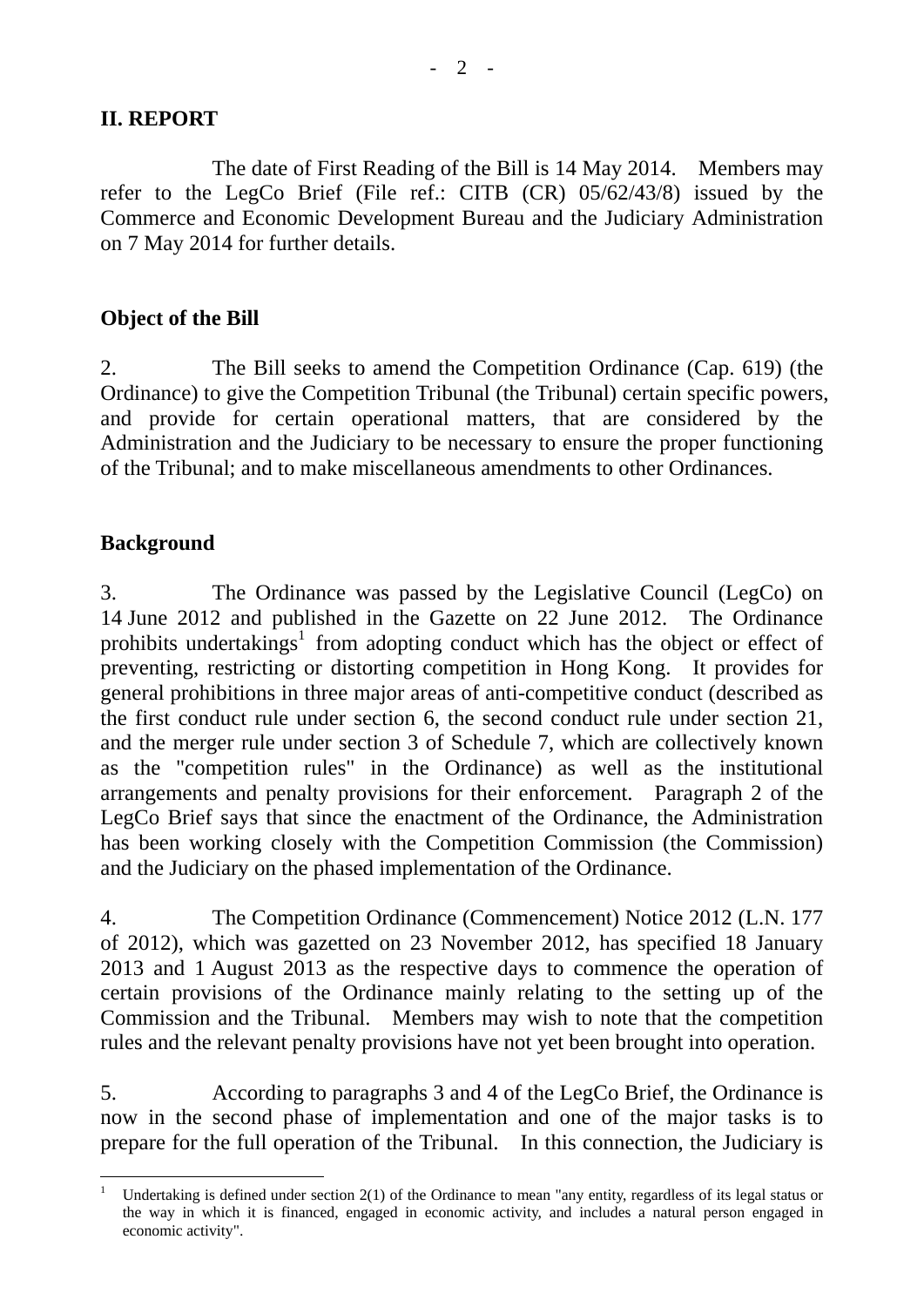formulating the rules for the operation and proceedings of the Tribunal under section 158(1) of the Ordinance and making other necessary administrative arrangements. During the preparation for the full operation of the Tribunal, the Administration and the Judiciary have identified certain amendments to the Ordinance and consequential amendments to other pieces of legislation, which are considered essential to the proper functioning of the Tribunal.

# **Provisions of the Bill**

6. The major proposed amendments in the Bill can be grouped into three categories which are summarized in the ensuing paragraphs. Members may refer to Annex B to the LegCo Brief for further details of the proposed amendments and their justifications. Members may wish to note that the proposed amendments in the Bill do not directly involve the competition rules and the relevant penalty provisions in the Ordinance.

# (A) Proposed powers for the functioning of the Tribunal

7. The Ordinance has adopted a general approach in providing for the powers, and the practice and procedure of the Tribunal with reference to those of the Court of First Instance  $(\overline{CFI})^2$ . According to paragraph 7 of the LegCo Brief, notwithstanding the general approach adopted in the Ordinance, the Administration has identified several areas in the Ordinance where it is considered not entirely clear as to whether the Tribunal would have the specific powers of the CFI to grant remedies and relief in discharging its functions. The Administration therefore proposes amending the Ordinance to confer more specific powers on the Tribunal with a view to providing greater clarity and certainty that are required. These powers include the power to enforce the orders of the Tribunal (proposed new section 155A), the power to award interest on debts and damages and judgment debts (proposed new sections 153A and 153B), the power to prohibit debtors from leaving Hong Kong (proposed new sections 151A to 151C), and the power to reimburse a witness for expenses reasonably and properly incurred (proposed new section 157A). It is also proposed to empower the Chief Judge to make rules, after consulting the President of the Tribunal, on the administration of suitors' funds (proposed new section 158A).

# (B) Proposed amendments relating to Registrars

8. The Ordinance currently provides for a framework on the automatic appointment of the Tribunal's Registrar and other registrar-related positions (collectively referred to as "the Tribunal's registrars" hereinafter)<sup>3</sup>. The Ordinance does not confer powers on the Tribunal's registrars to perform judicial

<sup>2</sup> See sections 142 to 144 of the Ordinance.

<sup>3</sup> See section 156 of the Ordinance.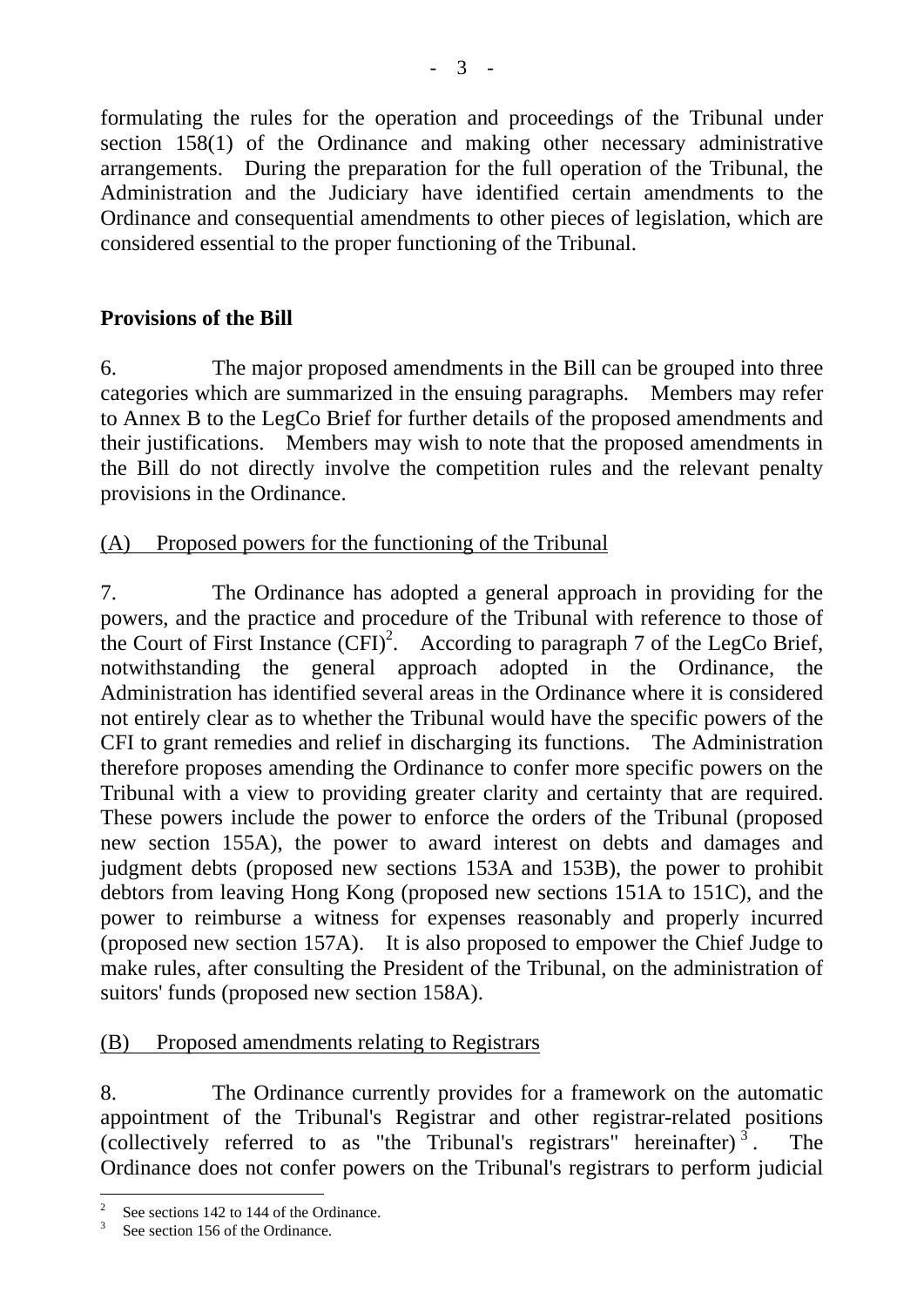duties. According to paragraph 9 of the LegCo Brief, to ease the workload of members of the Tribunal and in line with the arrangements for the High Court, the Administration proposes amending the Ordinance (by adding new sections 156A to 156C) to empower the Tribunal's registrars to perform judicial work under the Ordinance similar to that performed by their counterparts in the High Court, and also to afford the Tribunal's registrars the privileges and immunities currently enjoyed by the registrars in the High Court (proposed new section 156D). It is also proposed to amend section 156 of the Ordinance to provide expressly that temporary registrars, temporary senior deputy registrars, and temporary deputy registrars of the High Court would automatically hold the corresponding positions in the Tribunal and be given similar powers and duties of their permanent counterparts in the Tribunal.

### (C) Proposed amendments to other Ordinances

9. According to paragraph 10 of the LegCo Brief, amendments are proposed to a number of Ordinances with the aim to facilitate the future operation of the Tribunal (e.g. enabling the making of rules of court for prescribing the procedure in connection with the transfer of proceedings between the CFI and the Tribunal), and to ensure consistency with the arrangements currently applicable to the CFI and/or other courts/tribunals in general under these Ordinances. They include the High Court Ordinance (Cap. 4), the Evidence Ordinance (Cap. 8), the Legal Practitioners Ordinance (Cap. 159), the Higher Rights of Audience Rules (Cap. 159AK), the Electronic Transactions Ordinance (Cap. 553) and the Shenzhen Bay Port Hong Kong Port Area Ordinance (Cap. 591).

### Commencement

10. There is no commencement provision in the Bill. By virtue of section 20(2) of the Interpretation and General Clauses Ordinance (Cap. 1), the Bill, if passed, would come into operation on the day it is published in the Gazette as an ordinance.

# **Public Consultation**

11. According to paragraph 15 of the LegCo Brief, the Administration and the Judiciary Administration have briefed the Commission on the proposed legislative amendments to the Ordinance, and the Judiciary Administration has also consulted the Hong Kong Bar Association and the Law Society of Hong Kong. They are generally supportive of the proposed legislative amendments.